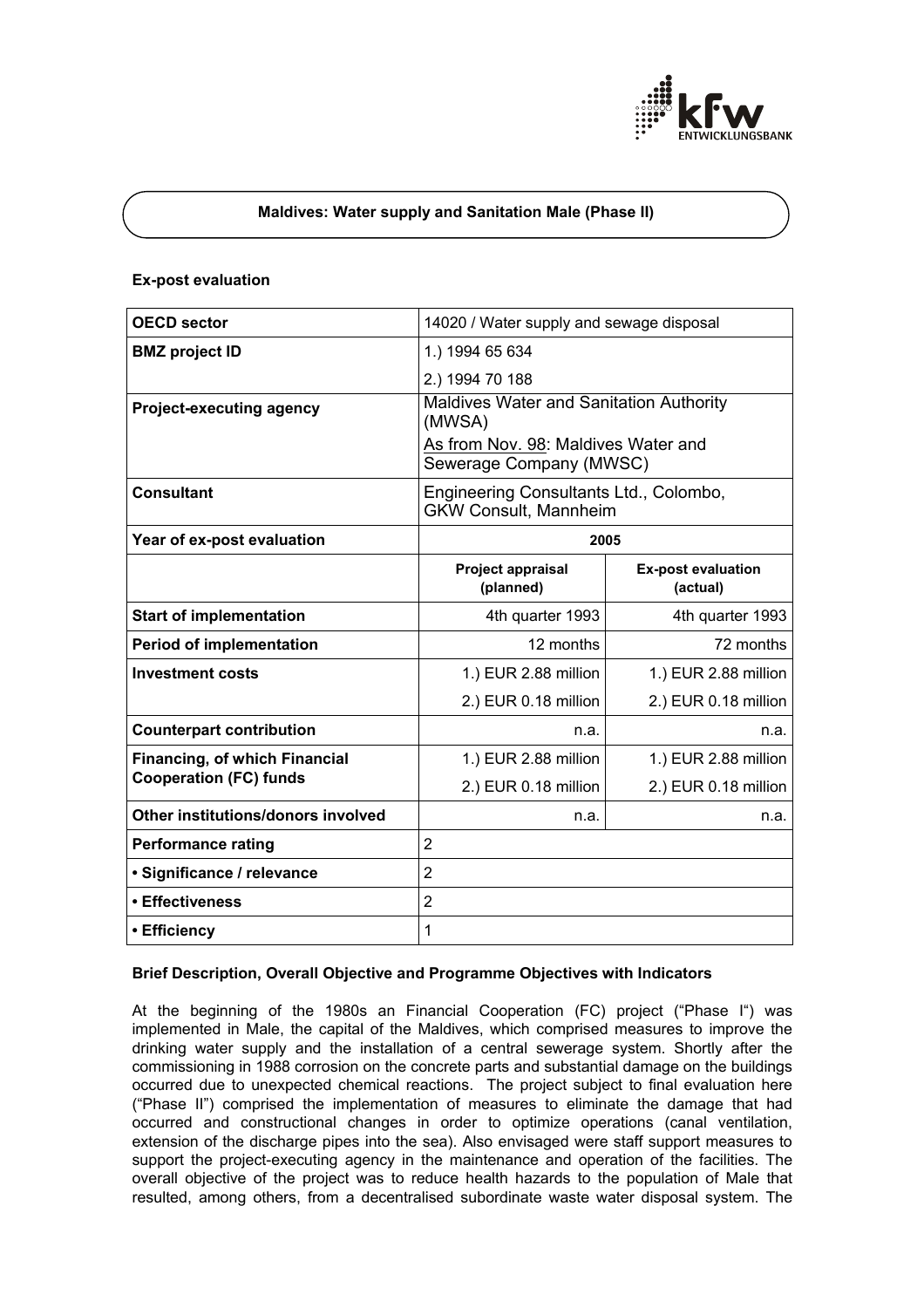project objective was the central discharge of the waste water of approximately 110 litres per day and per person. At the same time a sufficient minimum quantity of hygienicallybacteriologically safe water for domestic use of approximately 100 litres/day/person was to be ensured in sufficient quality for the population of the island through the avoidance of any further pollution of the freshwater lens.

### **Project Design / Major Deviations from the original Project Planning and their main Causes**

Phase I of the project comprised measures to ensure the drinking water supply (private and public rainwater collection tanks and related standpipes) and the waste water disposal (construction of a sewage network with connections to all households, construction of a pumping station and ocean discharge pipes) in order to protect the freshwater lens under the capital at least as a resource that provides water for household use. After the commissioning of the seawater desalination plant financed by DANIDA the public water collection tanks were put out of operation after only very few years of operation. The originally planned distribution network for rainwater and the installation of standpipes was implemented only in part. Due to the intense building activities and the extension of buildings the private tanks also disappeared gradually and the share in supply from desalinated seawater increased. Though the large-scale disposal of waste water was achieved it still has to be noted that the system had to cope with a series of technical and operational problems. A further deterioration of the quality of the groundwater could not be prevented.

In consequence, the supplementary project comprised only measures to remedy the problems that had occurred in the area of waste water disposal. These are, among others,:

- improvement of the air ventilation system;
- different rehabilitation measures, for instance the construction of a new concrete layer, the modification of the pumping station;
- extension of two ocean discharge points:

In addition, an accompanying measure had originally been envisaged to support the projectexecuting agency especially in the maintenance and operation of the sewage network. However, the conception of the project was modified: Upon the request of the Maldives side the planned training of staff in the area of operation and maintenance was implemented by the Danish operator of the seawater desalination plant, while the German advisory component focussed solely on providing advice with regard to the reduction of digester gas and on the establishment of a corresponding operating unit. The operating statistics presented to us by the project-executing agency show that due to the advisory activities it was possible to reduce the gas concentration to an unobjectionable level.

## **Key Results of the Impact Analysis and Performance Rating**

Switching the water supply system to a seawater desalination system and changing the waste water disposal into a central system led to a clear reduction especially in diarrhoeal diseases in Male. Though the statistical data is not reliable in this field because not all cases of sickness are registered (for instance if a doctor is not consulted) the Ministry of Health still estimates that since the facilities have been put into operation the cases of sickness declined by about 50%.

It can be assumed that the improvement in the health situation has a direct positive effect on the situation of women, who are responsible for the care of sick family members, because the time and effort which they have to spend on nursing the sick is expected to have been reduced substantially.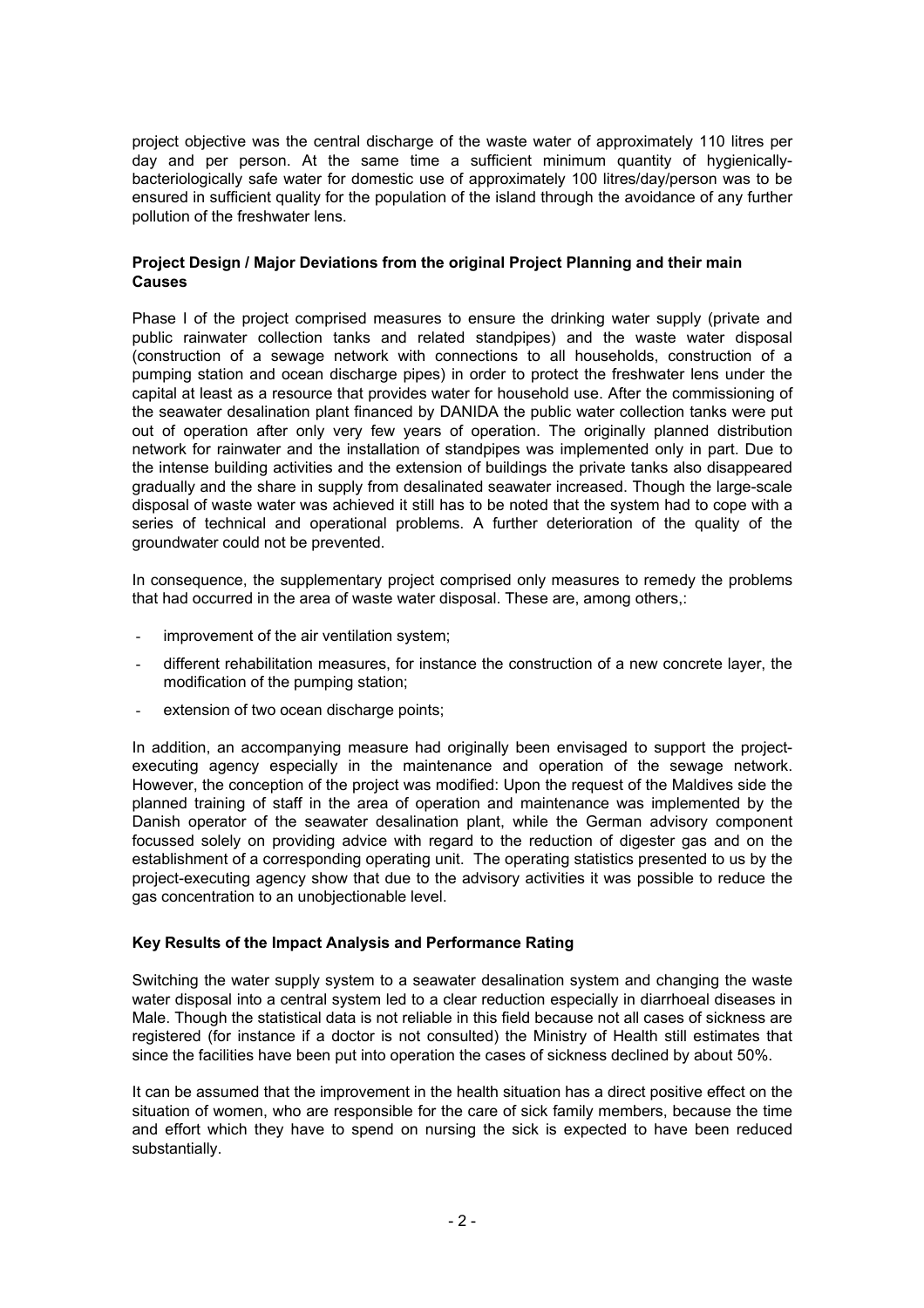In Male itself the poverty situation is not very pronounced compared with the peripheral atolls, because the capital offers employment opportunities. In this respect, it was not possible to make a direct contribution to reducing poverty.

The original objective of protecting the freshwater lens as the central drinking water reservoir of the island could not be achieved due to the dynamic population growth. As a result the drinking water supply is today ensured exclusively through seawater desalination plants. Still, the freshwater lens continues to be used as a reservoir to provide water for household use.

The waste water disposal system in Male functions without problems today and the discharge of waste water into the ocean is assessed as ecologically safe according to water samples regularly collected.

With its water supply and waste water disposal policy, especially in the capital Male and the islands surrounding the capital, the Maldive government was able to reach the Millenium Development Goals. As regards the outer atolls it is much more difficult to reach the objectives due to their geographic location. But still, the construction of desalination plants is being supported there as well. On those Islands where this does not make sense economically the drinking water supply is ensured by tank ships, which poses a logistical challenge.

### **Overall, we assess the impacts of the project as follows:**

It was possible with the main project and the supplementary project to connect the entire population of Male to the central sewage disposal system. Due to the 100% discharge of waste water into the ocean it was possible to reduce, almost to nil, the pollution of the freshwater lens caused by domestic waste water. This ensures a minimum quantity of hygienicallybacteriologically safe water for domestic use (100 litres/day/person) for the population. The quantities needed are covered entirely from the freshwater lens. We therefore classify the **effectiveness** of the project as satsifactory **(sub-rating 2**).

According to statements made by the Ministry of Health, water-induced diseases, especially diarrhoeal diseases, have declined significantly. According to the World Health Organisation diseases such a typhus, cholera, etc. have not occurred in the last ten years. Therefore, we assess the **significance / relevance** of the project as satisfactory **(sub-rating: 2)**.

As regards the (production) **efficiency** one can state that dynamic production costs for the waste water disposal were adequate. However, the costs for the entire system are very high. But the costs can still be considered as acceptable because there is no alternative in Male to the comparatively expensive water supply through seawater desalination plants. The allocation efficiency is good since in a static calculation the company produces a profit and in a dynamic calculation it almost achieves full coverage of costs. The tariffs are acceptable to the population but they are also high enough to incite people to use water sparingly (sub-rating 1).

In view of the ongoing advanced training measures for the staff of MWSC in the context of measures implemented by the MWSC itself and the operating concept, which was designed with due care and vision, and given the fact that the facilities are continuously and preventively being maintained we do at present not see any risks to the sustainability of the investments.

After considering the individual criteria mentioned above, in summary we judge the developmental effectiveness of the project to be satisfactory (rating 2).